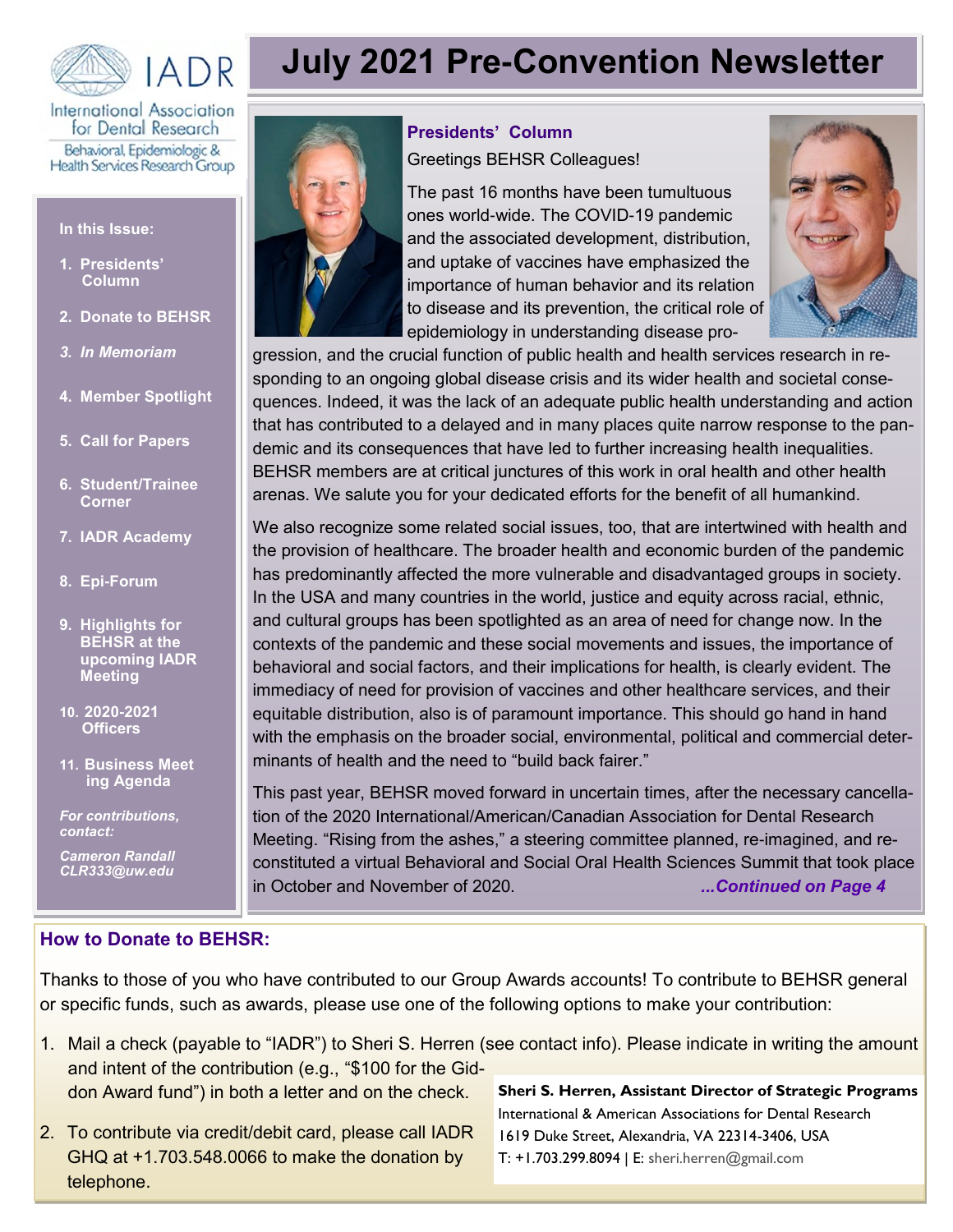# In Memoriam

## **Marc Heft**

Marc Heft, DMD, PhD, a BEHSR member, passed away on February 8, 2020. Dr. Heft joined the faculty of the College of Dentistry at the University of Florida in 1984. There he founded the Claude D. Pepper Center for Oral Health in Aging, and continued as its director until his passing. He served as president of both the American Association for Dental Research and the International Association for Dental Research.

## **Ralph Katz**

Ralph Katz, DMD, MPH, was a BEHSR member who passed away on May 26, 2021. Dr. Katz was a Professor of Epidemiology and Health Promotion at the New York University College of Dentistry. He was the founder of the BEHSR Oral Epidemiology Forum (Epi-Forum), which has been held since the 1980s, and continues to this day.

## **Sonia Makhija**

Sonia Makhija, DDS, MPH, a BEHSR member, passed away on October 6, 2020. Dr. Makhija joined the faculty of the School of Dentistry at the University of Alabama Birmingham in 2002 and was promoted to the rank of Professor in 2020. She was the Director of Communications and Dissemination for the National Dental Practice-Based Research Network. At the time of her passing, she was serving BEHSR as a North American Director.

# MEMBER SPOTLIGHT

*The BEHSR Executive Committee is excited to continue the "Member Spotlight," as a feature of the newsletter. The Spotlight highlights accomplishments and current research of BEHSR members. Now, meet Dr. Akinkugbe!*



**Dr. Ronke Akinkugbe** is an Assistant Professor of Epidemiology and Dental Public Health at the Virginia Commonwealth University School of Dentistry with an affiliate appointment in the Division of Epidemiology at the VCU School of Medicine. She is a member of the oral health in childhood and adolescence transdisciplinary core of the Institute for inclusion, inquiry and innovation and a VCU School of Dentistry Revere Scholar. Her research focuses on the social (including psychosocial) and environmental determinants of oral health. She seeks to quantify and reduce the contribution of oral diseases to chronic disease burden through epidemiologic research across the life course with the ultimate goal of translating her research findings into actionable population-level interventions. She also enjoys researching and learning about methodological issues plaguing oral health research and identifying ways to address these issues. She was a writing group member for the section on Oral Health Across the Lifespan: Working and Older Adults for the forthcoming NIDCR report, *Oral Health* 

*in America: Advances and Challenges*. Also, Dr. Akinkugbe has authored several manuscripts on epidemiologic methods for oral health research, oral-systemic health associations, and the oral health impacts of exposure to adverse childhood experiences. She is PI on an ongoing NIH-funded grant to study prenatal risk factors for early childhood caries. Something she values about her IADR/BEHSR membership and attendance at the annual meeting is being able to connect with old friends and meet new ones, and learning about the amazing work everyone is doing.

*If you want to nominate someone to be featured in an upcoming Member Spotlight, contact Cameron Randall (CLR333@uw.edu)*

**Follow BEHSR on social media!**

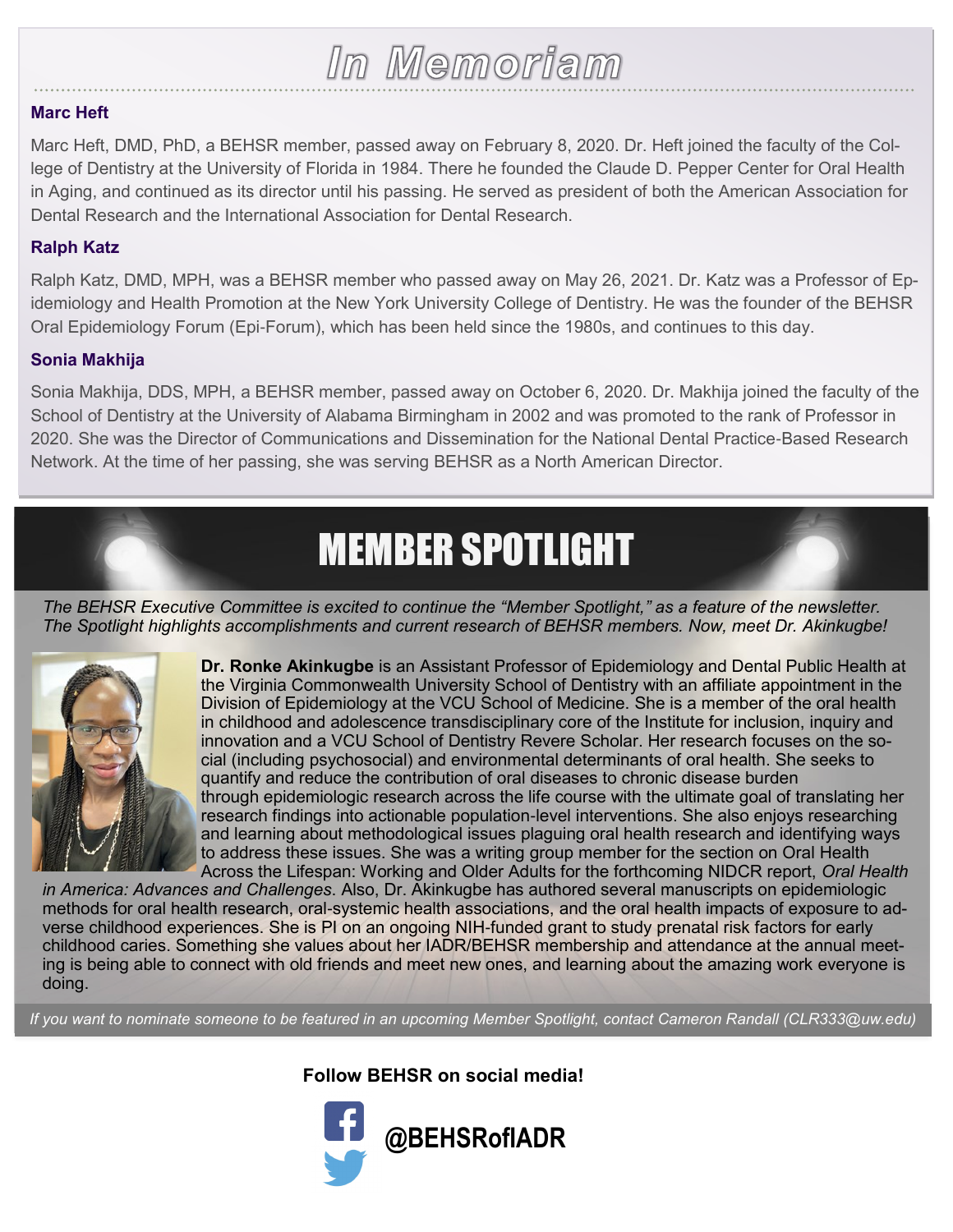## **CALL FOR PAPERS**

The *Journal of Public Health Dentistry* is publishing a special Issue on the subject of Anti-Racism in Dental Public Health. Papers are invited in the areas of impact of racism on oral health or access to dental care and experiences of racism or bias in dental education. Abstracts due August 15. Contact co-editors of this special issue, Dr. Eleanor Fleming (efleming@mmc.edu) and Dr. Julie Reynolds (julie-reynolds@uiowa.edu).

Student/Trainee Corner

*With the enthusiastic support of BEHSR leadership and members, in 2019 our BEHSR scientific group created two new positions on the Executive Committee to increase the representation of trainees in governance and to provide leadership opportunities to budding researchers. Since its inception, there has been great interest, with many nominations received for both the International and North American Student/ Trainee Representative positions. We are pleased to continue this column aimed at amplifying the voice of BEHSR student members and showcasing the work of BEHSR students/trainees.*

### **"Three Reasons for Students/Trainees to Join BEHSR!"**

### Miguel Simancas-Pallares & Maisa Omara

Some benefits of joining scientific groups are not obvious and they might offer unique multi-level positive impacts to support continuous development for our professional career. IADR offers the opportunity to join a variety of scientific communities to promote scientific networking, professional engagement, and mentorship, and since 1971, members of the BEHSR group have been unprecedentedly engaging in these activities. In this column, and departing from our experience as Student/Trainees BEHSR members, we will briefly elaborate at the intersection of this perspective with three reasons for you to join us and become a member.

- 1. Scientific Networking: Attending the meetings and participating in the organization of events is a great opportunity to connect with researchers that share same interests, exchange experiences, and develop international collaborative research projects.
- 2. Professional Engagement and Leadership: BEHSR offers exceptional opportunities to engage in several roles within the executive committee. President, Vice-president, student representatives, we are all elected and appointed to represent you, and all together work in the construction of a solid network of dental researchers.
- 3. Mentorship: BEHSR meetings are a great opportunity to interact with senior researchers and receive constructive feedback on your work. By collaborating in the preparation of events, we have opportunities to gain experience in the peer-review process of abstracts that will be presented and selected for awards.

You are part of the generation of new researchers for the world. We invite you to be an active member of the BEHSR!

## **"The pandemic won't stop us: Dental research at the time of COVID-19"**

Maisa Omara & Miguel Simancas-Pallares

COVID-19, a Public Health Emergency of International Concern (PHEIC) caused by the novel coronavirus SARS-CoV-2, was recognized by the WHO as pandemic in March 2020. As a result, our world is now facing huge challenges to mitigate the multi-level impact on the healthcare systems, not only because of the active COVID-19 cases or the post-acute sequelae of COVID-19 (PASC), but also due to the consequences of missed or delayed visits for diagnosis and treatment of patients with other co-morbidities.

As with most healthcare fields, Dentistry has been greatly affected by the pandemic, particularly considering patient perceptions and the risks associated with aerosol-generating procedures. Despite the global public health efforts to overcome this pandemic, including testing and vaccinations, there is still uncertainty regarding when this pandemic will end. Therefore, there is a need for uniting all scientific efforts and communities to create, adopt, and implement guidelines and innovative tools to improve preparedness and consistently maintain routine clinical practice, as well as dental education and research.

Dental research is the core of evidence-based dentistry; thus, performing research activities should not stop or slow down because of this pandemic. During lockdowns or meeting/travel limitations, it is possible that researchers could continue their work using digital solutions and implementing distant-research activities. An example of how that could be done are the publicly available databases (i.e., open-source data) which can be used by research teams. Another important tool is the remote assessment of impacts of oral health conditions on patients' quality of life (e.g., measures of oral health-related quality of life [OHRQoL]), which of course should be measured using psychometricallysound dental patient-reported outcomes measures (dPROMs). Finally, the electronic infrastructure for networking activities, events, webinars, e-learning educational strategies has rapidly evolved to maintain activities during this time as well as post-COVID-19.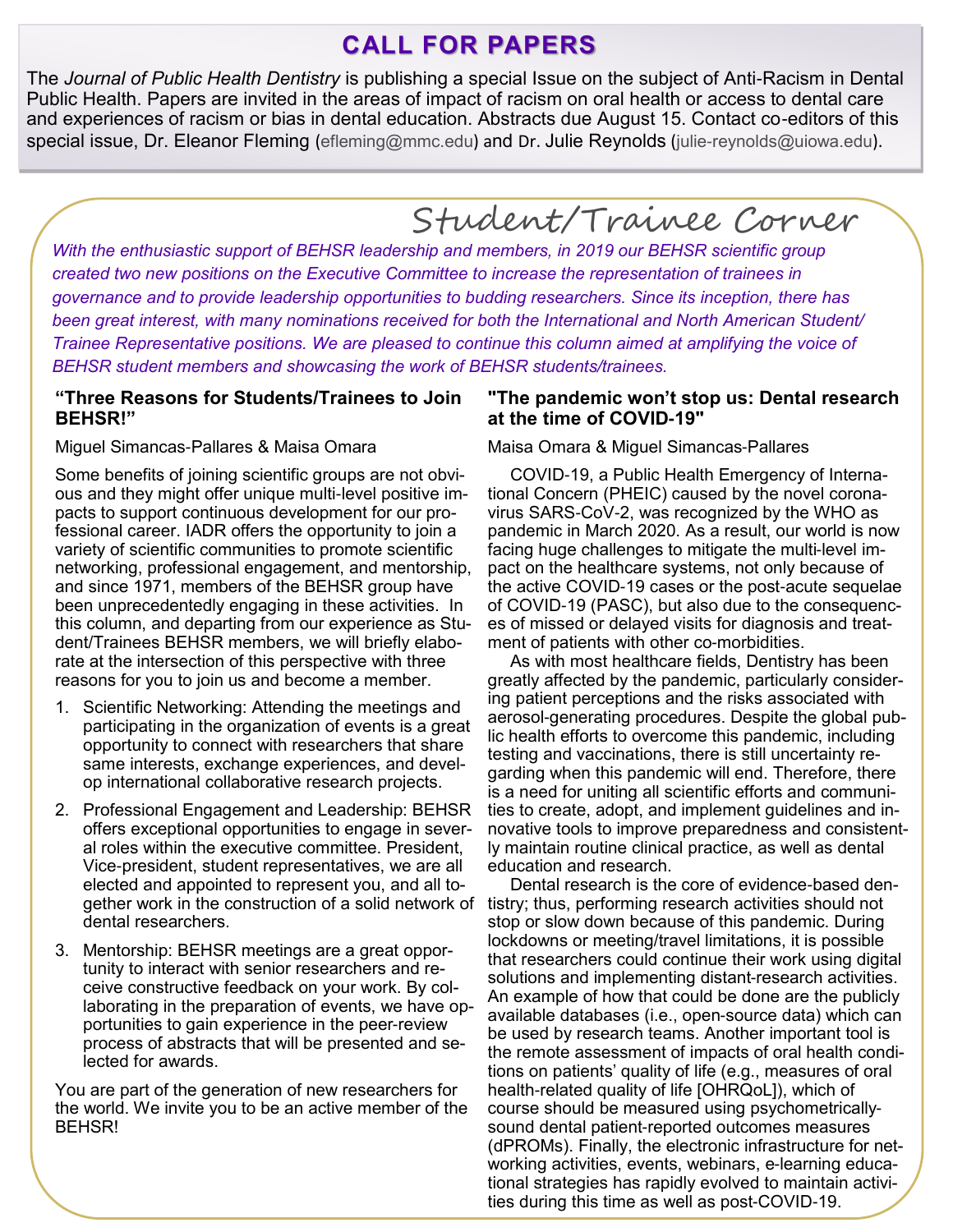## **8th IADR Academy Focuses on Behavioral and Social Oral Health Sciences!**

**Integrating Behavioral and Social Determinants into Oral Health Research** 

Tuesday, July 20, 2021 • 8:30 am—2:30 pm ET

## **Organizers**

Daniel W. McNeil (West Virginia University, USA) & Cameron L. Randall (University of Washington, USA)

This academy will provide an in-depth view of contemporary issues in the integration of behavioral and social sciences in dental, oral, and craniofacial health research. Following recent consensus-building initiatives (e.g., the Behavioral and Social Oral Health Sciences Summit), there will be coverage of fundamental behavioral and social principles, including theories and mechanisms involved in behavior and behavior change approaches and their application to state-of-the-art technologies in intervention delivery. There will be a series of talks covering over-arching issues, followed by workshops.

Speakers and workshop leaders include: Linda Alexander, Caroline V. Brooks, Belinda Borrelli, Brenda Heaton, Mary Ellen Macdonald, Daniel W. McNeil, Gerardo Maupomé, Tim Newton, Cameron L. Randall, and Christine Riedy.

## *Presidents' message continued…*

Numerous BEHSR-related events have been planned and scheduled for the upcoming International/American/ Canadian Association for Dental Research 2021 virtual conference, including the IADR Academy, Oral Epi-Forum, and numerous symposia as well as oral paper and poster sessions. A tremendous amount of work went into the planning of all these events. Appreciation is expressed to our members who proposed their research for the IADR meeting, and to the BEHSR officers and committee members who tirelessly invested many hours in reviewing abstracts and organizing meetings. We look forward to interacting with you virtually at these BEHSR and general IADR/ AADR/CADR events.

BEHSR had a robust election cycle in 2020 and another one is underway in 2021. It is heartening to see the number of highly capable colleagues interested in serving BEHSR in leadership roles. We thank our fellow officers for their dedicated tireless efforts in planning, organizing, and reviewing this year. To our fellow BEHSR members, please vote, and consider future involvement in a BEHSR leadership role yourself.

With the transition in IADR governance procedures a few years ago, in 2020-2021 we served as co-presidents. It has been our honor to serve together, and with an outstanding group of colleagues in the BEHSR Executive Committee who are devoted to promoting oral health worldwide through research in behavioral and social factors, epidemiology, and health services.

Best wishes and thank you for being a part of BEHSR.

Dan McNeil and George Tsakos

## 2021 Oral Epidemiology Forum • July 20 • 3 - 5pm ET

The Epi-Forum is BEHSR's annual event focused on research methods in dental and oral epidemiology, biostatistics, and population health.

## **Student/trainee/early career presentations!**

## **Keynote Address!**

Matthew Fox, Boston University "How I Learned to Stop Fearing and Love Simulations"